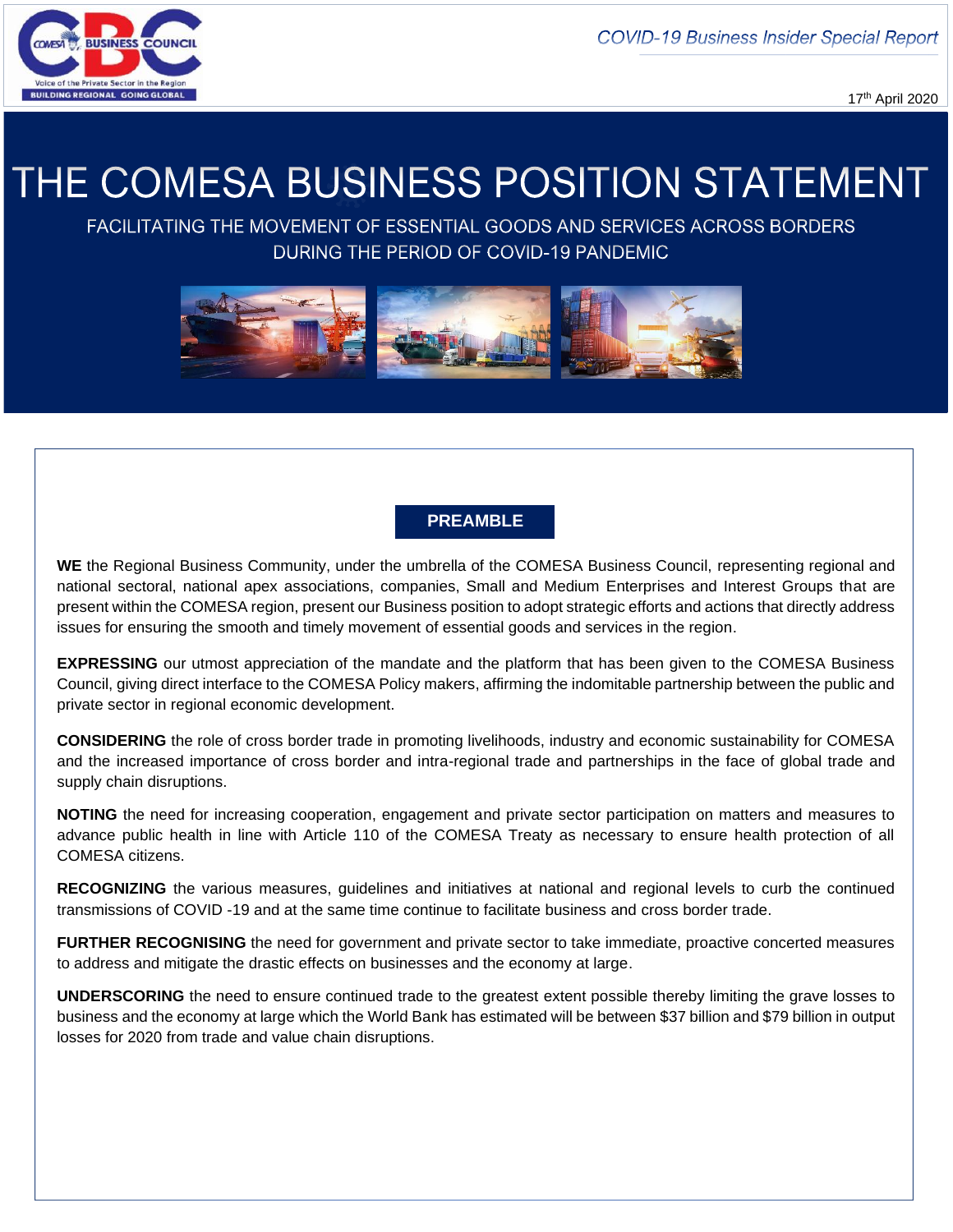# **WE HEREBY ASSERT THE IMPORTANCE OF TRANSPORT AND LOGISTICS SERVICES IN TRADE**

Africa and COMESA's intra-regional trade accounts for about 10% of the global trade, suggesting a great reliance of products from outside the region. The COVID-19 pandemic has disrupted almost all global sectors, but most importantly the transport and logistics services. Transport and logistics services are at the center of trade as they facilitate the movement of goods and services across the region.

Several countries in COMESA are landlocked and there is great reliance on corridor networks, cross border transport and logistics services. Some of the busiest borders include Beitbridge, Chirundu and Malaba providing linkages across the North-South Corridors and Northern Corridors covering more than ten countries. Most governments have put in place measures that include border restrictions and limitations on the movement of cargo, thereby affecting cross border trade. Whilst the measures are important, facilitating the movement of essential goods and services remains a priority for livelihoods, industry and economic sustainability for COMESA.

# **WE HEREBY PRESENT IMPEDIMENTS FACED BY BUSINESSES DUE TO MEASURES TO CURB COVID-19 ACROSS THE BORDERS**

In engaging the business community to understand and collate the trade restrictive measures being faced as a result of the pandemic, some of the preliminary cases/ impediments identified are as follows:

# **Regulations pertaining to the movement of essential goods and services across the borders**

- $\Rightarrow$  Selected Member states have put in place measures restricting the movement of goods and services, except for essential products. Essential products have been broadly categorized as food and beverages, agriculture inputs, medical supplies, etc. There has been no clear categorization in terms of HS classifications of the essential products resulting in uncertainty for most businesses, and increased discretion for border officials which often leads to arbitrary decision making and corruption.
- $\rightarrow$  Furthermore, the lack of harmonization on the definition or classification of essential goods along transport corridors leads to differences in the measures taken, resulting in disruption or denial of entry, thus affecting the movement of transit goods and services.

#### **Regulations pertaining to the quarantine of truck drivers**

 $\Rightarrow$  Selected Member states have introduced a 14-day quarantine for truck drivers upon entry, without a risk assessment mechanism, or consideration of the goods being carried. This leads to delays at the borders and increased costs and risks for the drivers.

## **Movement of Transit Cargo challenges**

Exporters and importers have highlighted various challenges including delays or denial of entry for transit cargo whilst

transiting across the region. For example: Cargo of essential goods moving from South Africa through Zambia destined for Democratic Republic of Congo having challenges in getting clearance to pass through Zambia.

#### **Clearance through Border Posts**

- At the Kasumbalesa border post, Truckers Association, FESARTA have highlighted serious delays and queues spanning for more than 50km. The delays are also affecting delivery of products or inputs for essential supply chains. Furthermore, drivers are held up for several days without facilities causing a health risk.
- There have been additional reports of delays at the Chirundu and Livingstone border posts in Zambia, and at the Moyale and Galafi border posts of Ethiopia.

# **Tripartite or Continental approach to facilitating transit cargo**

- $\Rightarrow$  There is great reliance on corridor networks to facilitate cross border trade in COMESA. Due to port locations products destined for most countries in Southern Africa have to pass through one of South Africa, Mozambique, Namibia and Botswana who are not part of COMESA. In East Africa, besides the Mombasa port, there is also reliance on Dar es Salaam port in Tanzania.
- $\Rightarrow$  Businesses have cited cases where goods shipped from outside the continent or transiting through port countries have been denied clearance and movement across the said countries. This has resulted in serious supply chain disruptions across the regions and high costs for businesses in demurrage costs.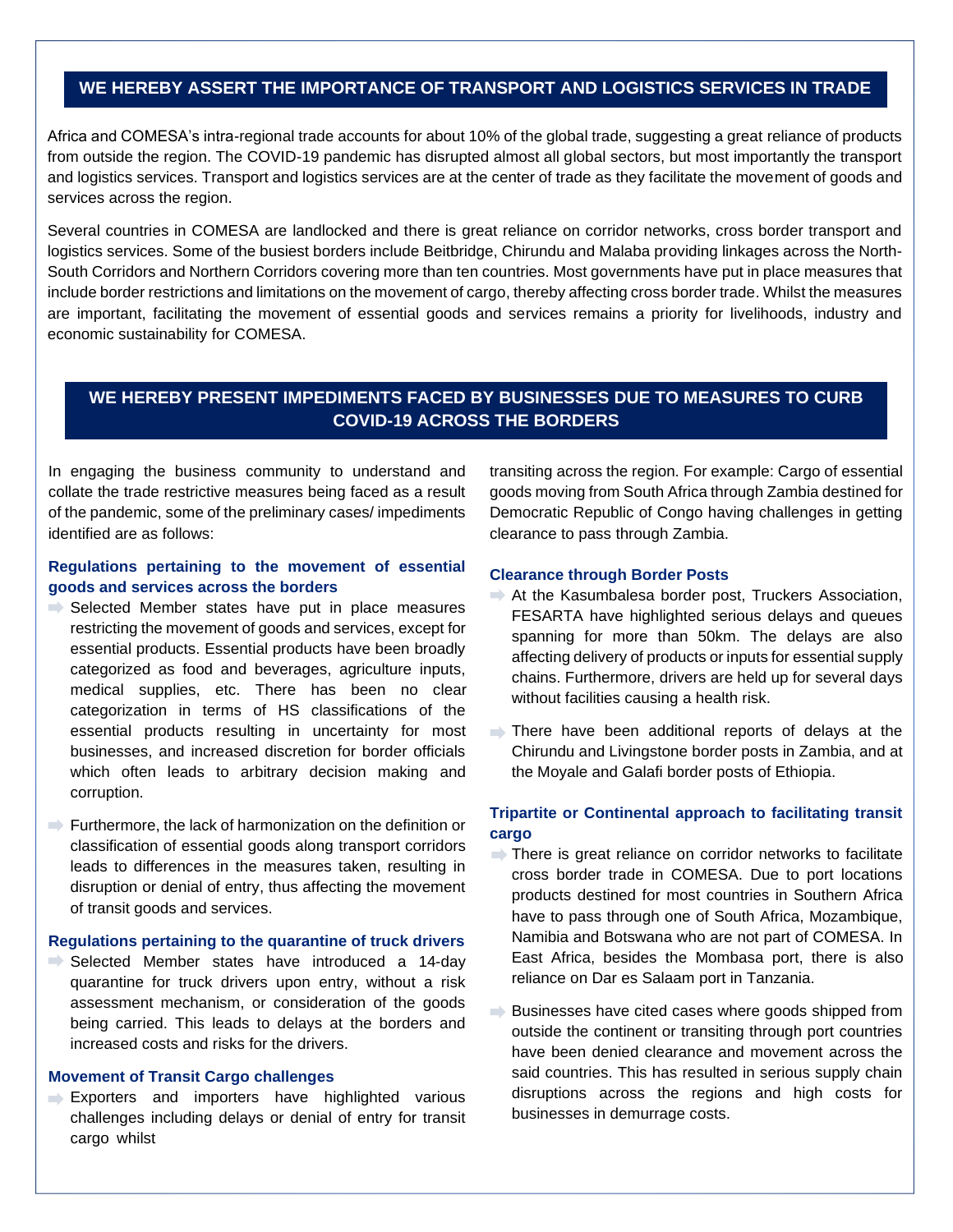# **WE HEREBY RECOMMEND AS FOLLOWS**

# **1. On the establishment of common framework for the facilitation of movement of essential goods and services along the border corridors while implementing the measures against COVID-19:**

Member states are urged to urgently put in place a common framework on the movement of essential goods and services across borders specifically addressing the following:

- Classification of essential goods and services by HS Code to ensure uniformity and harmonization across the countries. Essential goods should be clearly specified.
- In specifications, categorizing agriculture goods as essential by highlighting HS Chapters 1 to 24 for agricultural goods instead of food and agriculture products.
- A clear guideline for testing and quarantine of truck drivers across the borders, this includes a risk-based quarantine approach that does not exceed 24 hours period for providing tests results.
- Increased customs coordination and interfaces to ensure swifter processing of goods and services at the border to reduce clearance times.

#### **2. On Measures related to truck drivers and movement of cargo across the region:**

Member states are urged to consider alternative and practical measures for the movement of cargo across the region such as:

- Allow cargo to be transported by a limited number of persons (two) in alignment to the EAC.
- Put in place regulations for truck drivers to have limited interactions with people.

#### **3. On facilitating the movement of transit cargo across the region:**

- Member states are urged to facilitate and expedite the movement of transit essential cargo across the region through pre-clearance and/or prompter clearance to facilitate trade and reduce the risk of infections at the border posts.
- Member states are urged to put in place priority processing channels for goods and services classified as essential. The channels should also accelerate the clearance and movement of transit goods across the countries.

#### **4. On increasing awareness of regulations and measures to ensure readiness:**

• Member states are urged to publish all regulatory measures pertaining to the COVID-19 restrictions and the list of goods/ essential goods being applied within the country. Furthermore, provide allowance for a grace period where permissible before implementing a regulation to ensure readiness by the private sector.

#### **5. On the development of an instant enquiry, monitoring and resolution of barriers platform:**

- Member states are urged to implement an instant border measures enquiry, reporting and monitoring platform consisting of border management authorities from each member state to facilitate the speedier resolution of impediments and barriers to the movement of essential goods and services in COMESA.
- Cognizant of the role of specific borders and ports in facilitating intra- Africa and intra-regional trade, Member States are urged to consider a tripartite and continental approach to the above.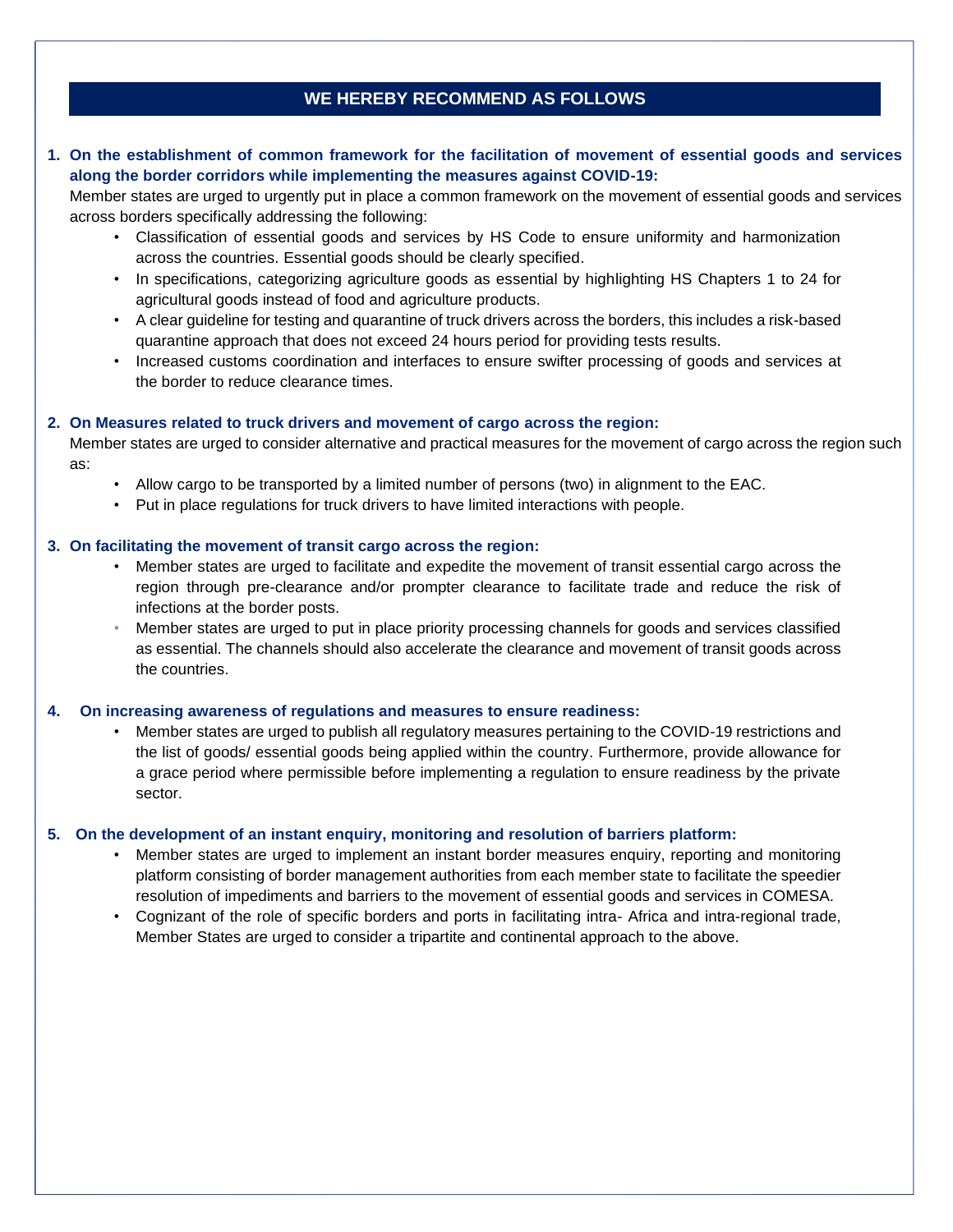# **IMPORTANT CONSIDERATION: FACILITATING THE MOVEMENT OF ALL GOODS IN RECOGNITION OF THE ADVERSE ECONOMIC IMPACT OF RESTRICTIONS**

Whilst the focus has been on essential goods as related to food, beverages and health, there is also need to consider that the movement of all goods is essential to the livelihood and economies of COMESA Member states. Lockdowns are likely to be sustained for prolonged periods and will adversely affect industries, livelihoods, employment and economies.

- A blanked approach to classification may lead to the elimination of the raw materials that are necessary for the manufacture of essential goods. Strict application may lead to denial of entry for such products as most essential products lists focus on finished products.
- Member States are urged to note that all industries have immense contributions within the COMESA economies, and ensure they are still able to operate to sustain employment, and livelihoods. Therefore, a blanket prohibition of the movement of all goods will have severe adverse effects.
- In the event of prohibition, Member States are urged to consider an approach for exceptions to facilitate the movement of select goods / services of high economic significance not covered under essential goods.

Please see **Annexure 1** showing how countries and regions in Africa and globally have listed "essential goods and services".

*For further enquiries, please write to us: [info@comesabusinesscouncil.org](mailto:info@comesabusinesscouncil.org) Please visit our website for more information on CBC: [www.comesabusinesscouncil.org](http://www.comesabusinesscouncil.org/)*

*\_\_\_\_\_\_\_\_\_\_\_\_\_\_\_\_\_\_\_\_\_\_\_\_\_\_\_\_\_\_\_\_\_\_\_\_\_\_\_\_\_\_\_\_\_\_\_\_\_\_\_\_*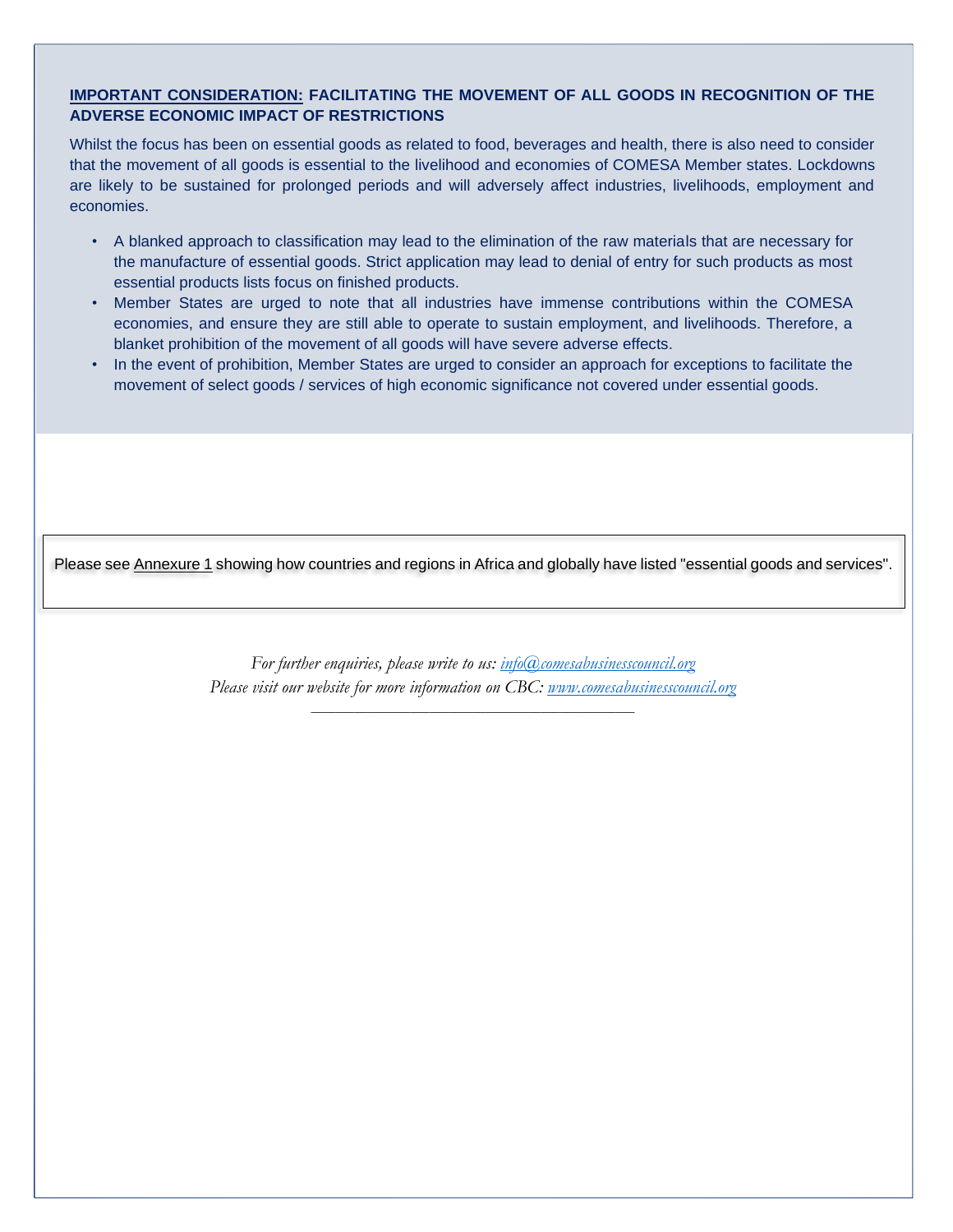# **ANNEXURE 1: DEFINING ESSENTIAL GOODS/CARGO**

This Annex provides some guidance on how other countries or regions have defined the essential cargo/ essential goods and services. This can be used to inform the COMESA regional list.

## **SADC Classification**

- a. Food
- b. Medical equipment and medicines, including medical supplies and personal and Personal Protection Equipment;
- c. Fuel including coal;
- d. Agriculture inputs and supplies;
- e. Chemicals, packaging equipment, spares, maintenance materials and ancillary products used in the production and processing of food products;
- f. Security, emergency and humanitarian relief services; and
- g. Other goods and products as may be agreed among and between Member States.

**Comment**: Whereas SADC has defined seven sectors, there lack of specificity where HS classifications are not provided provides scope for arbitrary interpretation.

#### **Nigeria**

## List of essential goods

- $\Rightarrow$  Food and beverage items including imported items
	- Rice
	- Sugar
	- Vegetable and animal oils and fats
	- Flour and All Grain Mill Products
	- Bread
	- Water
	- Dairy products milk, infant formula
	- Condiments and Spices
	- Dry food such as instant noodles, etc
	- Coffee and tea
	- Canned food
	- Meat
	- Chicken
	- Animal feed
	- Processing of fruits and vegetable
- $\Rightarrow$  Agriculture and fisheries including imports
	- Fish and Seafood
	- Fruits
	- Vegetables
- $\rightarrow$  Household products
	- Detergents
	- Disinfectants
	- Sanitisers
	- Personal care items
	- Toilet paper and tissue paper
- **Personal Protective Equipment (PPE) including Fire** Safety Equipment and Medical Attire including face mask, rubber gloves, etc.
- $\Rightarrow$  Pharmaceutical all chemicals and drugs production.
- **Packaging materials and printing including ink.** Medical and surgical devices.
- $\Rightarrow$  Parts for medical devices e.g. parts for ventilators.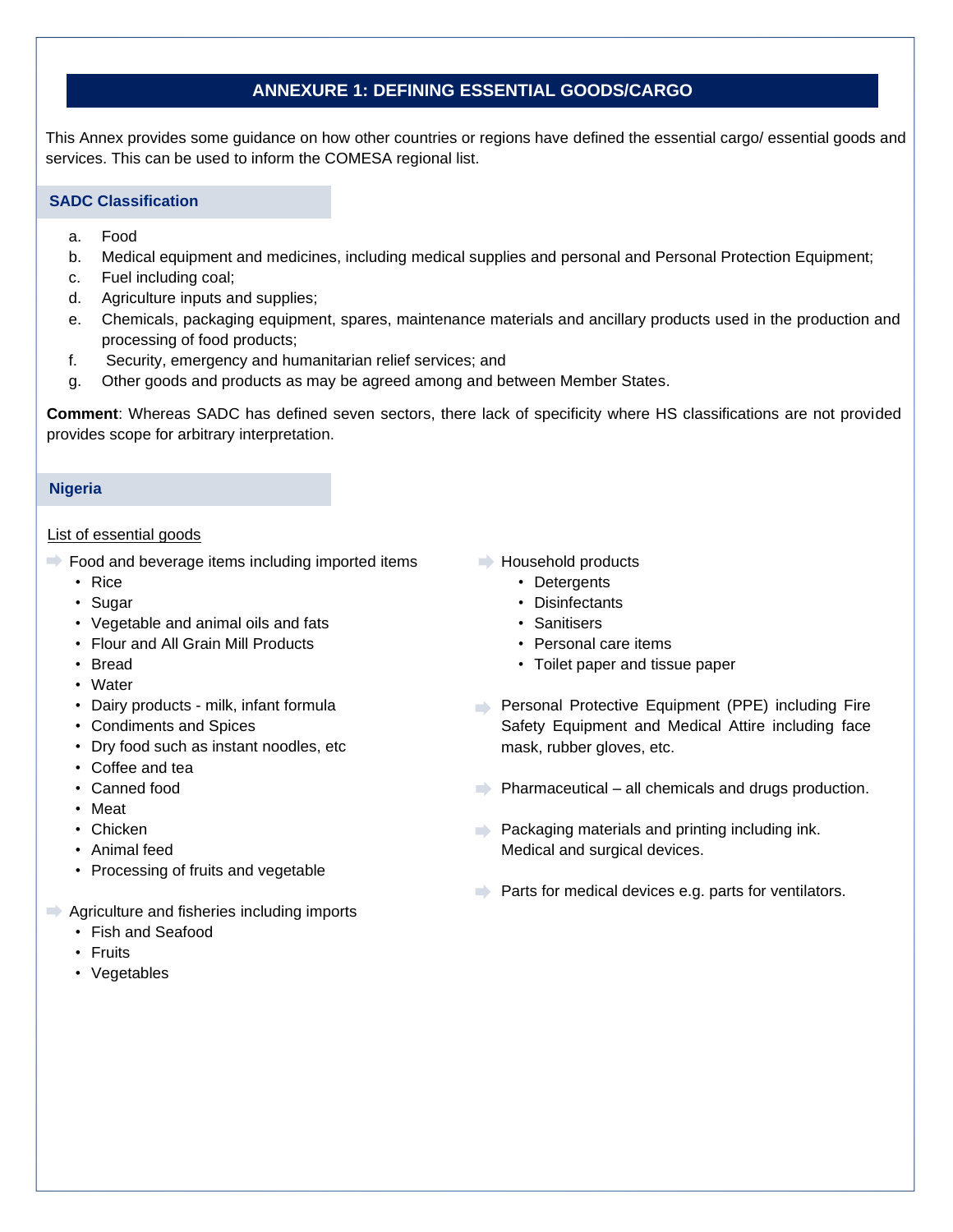# List of Products that are Part of the Supply Chain of Essential Goods Supply Chain for Exemption from the Restriction of Movement

- $\Rightarrow$  Oil & Gas
- **Chemical and Chemical Products Fertilizer and Pesticide**
- Electrical & Electronics (E&E) including semiconductors
- $\rightarrow$  Petrochemicals
	- PTA & PET RESINS
	- Polyester fibres & filaments
	- Polypropylene & polyethylene
	- ABS & MABS resin
	- Maleic Anhydride
- Expanded EPE
- Impact modifiers & processing aids
- Styrene Monomer
- Styrene Butadiene Latex
- Polystyrene

**Comment:** The list has a more detailed aggregation, but the HS Classification will still be important as some may be input for the manufacture of essential products.

# **South Africa**

The Regulation through the Disaster Management Act provides for lock down of business with exception to those operating in essential services. The following products are then cited, suggesting they are recognized as the essential services/ products:

- $\rightarrow$  Any food product, including:
	- non-alcoholic beverages;
	- animal food; and
	- chemicals, packaging and ancillary products used in the production of any food product.
- Cleaning and hygiene products:
	- Toilet Paper, sanitary pads, sanitary tampons, condoms; hand sanitiser, disinfectants, soap, alcohol for industrial use, household cleaning products, and personal protective equipment; and
	- Chemicals, packaging and ancillary products used in the production of any of the above.
	- Products for care of babies and toddlers
	- Personal toiletries, including haircare, body and face wash, roll-ons, deodorants, toothpaste
- $\implies$  Medical:
	- Medical and hospital supplies, equipment and personal protective equipment; and
	- Chemicals, packaging and ancillary products used in the production of any of the above.
- $\blacktriangleright$  Fuel, including coal and gas
- $\Rightarrow$  Basic goods, including airtime and electricity.

**Comment:** Whilst a list has been provided above, it is not clear whether the above would also be the same list for cross border trade.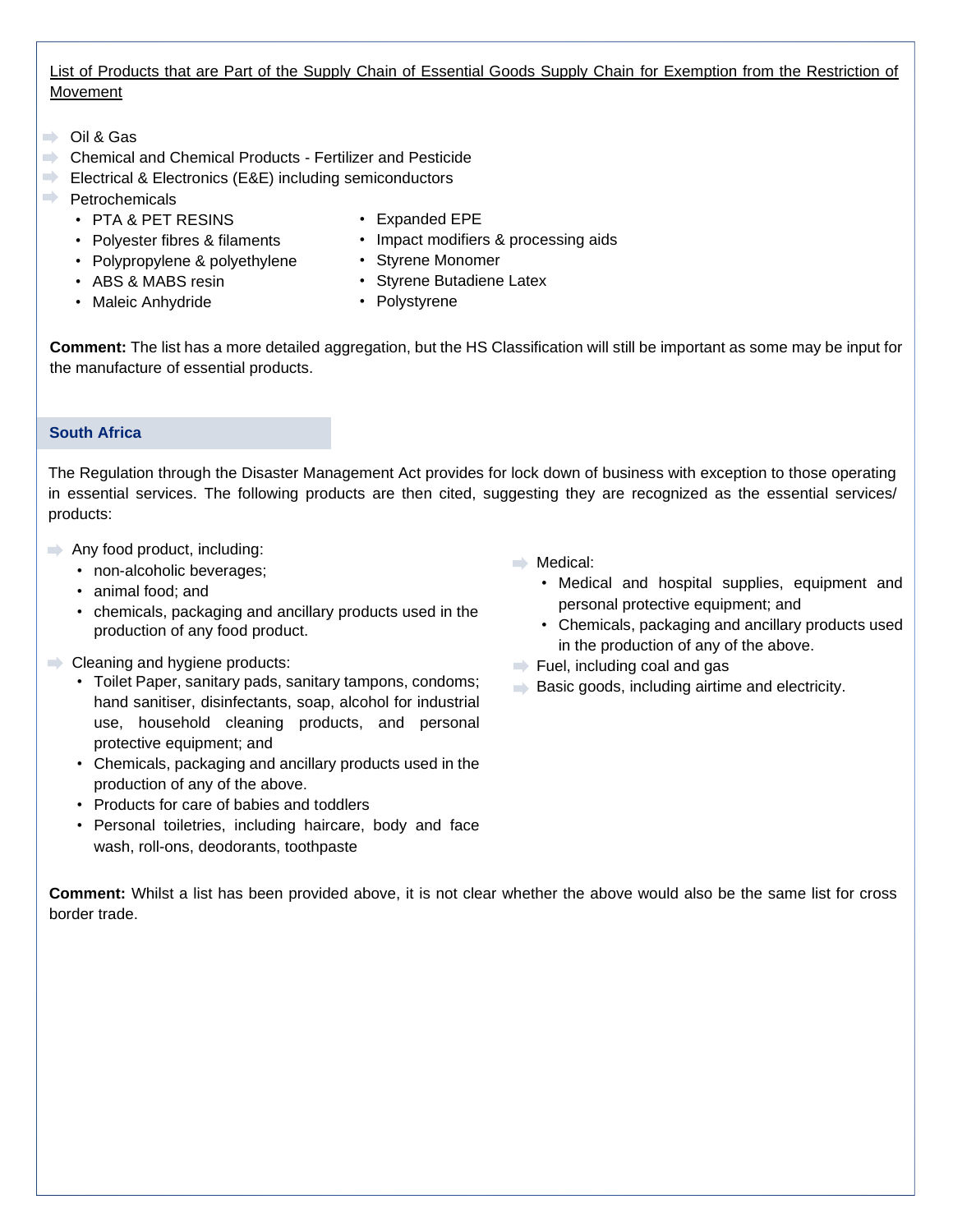## **EU Classification**

- Member States should preserve the free circulation of all goods. In particular, they should guarantee the supply chain of essential products such as medicines, medical equipment, essential and perishable food products and livestock.
- No restriction should be imposed on the circulation of goods in the Single Market, especially (but not limited to) essential, health-related and perishable goods, notably foodstuffs, unless duly justified.
- Member States should designate priority freight transport (e.g. via 'green lanes') and consider waiving existing weekend bans lanes.
- Specific transport nodes (e.g. ports, airports, logistics hubs) should be reinforced as needed.
- List of health HS codes to be given priority at borders:

| <b>HS CODE</b>                                                       | <b>PRODUCT NAME</b>                                                                                                                                                                                                                                                                                                                                                                                                       |  |
|----------------------------------------------------------------------|---------------------------------------------------------------------------------------------------------------------------------------------------------------------------------------------------------------------------------------------------------------------------------------------------------------------------------------------------------------------------------------------------------------------------|--|
| COVID-19 TEST KITS/INSTRUMENTS AND APPARATUS USED IN DIAGNOSTIC TEST |                                                                                                                                                                                                                                                                                                                                                                                                                           |  |
| 3822.00                                                              | Diagnostic reagents based on polymerase chain reaction (PCR) nucleic acid test.                                                                                                                                                                                                                                                                                                                                           |  |
| 6307.90                                                              | Textile facemasks, without a replaceable filter or mechanical parts, including surgical masks and<br>disposable facemasks made of non-woven textiles.                                                                                                                                                                                                                                                                     |  |
| 9027.80                                                              | Instruments used in clinical laboratories for In Vitro Diagnosis                                                                                                                                                                                                                                                                                                                                                          |  |
| <b>PROTECTIVE GARMENTS</b>                                           |                                                                                                                                                                                                                                                                                                                                                                                                                           |  |
| 6307.90                                                              | Textile facemasks, without a replaceable filter or mechanical parts, including surgical masks and<br>disposable facemasks made of non-woven textiles.                                                                                                                                                                                                                                                                     |  |
| 9020.00                                                              | Gas masks with mechanical parts or replaceable filters for protection against biological agents.<br>Also includes such masks incorporating eye protection or facial shields.                                                                                                                                                                                                                                              |  |
| 9004.90                                                              | Protective spectacles and goggles                                                                                                                                                                                                                                                                                                                                                                                         |  |
| 3926.20                                                              | Plastic face shields (covering more than the eye area)                                                                                                                                                                                                                                                                                                                                                                    |  |
| 3926.20                                                              | Plastic gloves                                                                                                                                                                                                                                                                                                                                                                                                            |  |
| 4015.11                                                              | Surgical rubber gloves                                                                                                                                                                                                                                                                                                                                                                                                    |  |
| 4015.19                                                              | Other rubber gloves.                                                                                                                                                                                                                                                                                                                                                                                                      |  |
| 6116.10                                                              | Knitted or crocheted gloves which have been impregnated or covered with plastics or rubber                                                                                                                                                                                                                                                                                                                                |  |
| 6216.00                                                              | Textile gloves that are not knitted or crocheted                                                                                                                                                                                                                                                                                                                                                                          |  |
| 6505.00                                                              | Disposable hair nets                                                                                                                                                                                                                                                                                                                                                                                                      |  |
| 6210.10                                                              | Protective garments for surgical/medical use made up of felt or nonwovens whether or not<br>impregnated, coated, covered or laminated (fabrics of heading 56.02 or 56.03). This includes<br>spun-bonded garments.                                                                                                                                                                                                         |  |
| 6210.20<br>6210.30<br>6210.40<br>6210.50                             | Other protective garments of textiles of rubberised textile fabrics or woven fabrics that are<br>impregnated, coated, covered or laminated (fabrics of headings 59.03, 59.06 or 59.07). Actual<br>classification will depend on type of garment and if for males or females. Example: a unisex full<br>body woven suit impregnated with plastics would be classified under 6210.50 - Other women's<br>or girls' garments. |  |
| 3926.20                                                              | Protective garments made from plastic sheeting                                                                                                                                                                                                                                                                                                                                                                            |  |
| THERMOMETERS                                                         |                                                                                                                                                                                                                                                                                                                                                                                                                           |  |
| 9025.11                                                              | Liquid filled thermometer for direct reading: Includes standard "Mercury-in-glass" clinical<br>thermometer.                                                                                                                                                                                                                                                                                                               |  |
| 9025.19                                                              | Other thermometers                                                                                                                                                                                                                                                                                                                                                                                                        |  |
| DISINFECTANTS/ STERILISATION PRODUCTS                                |                                                                                                                                                                                                                                                                                                                                                                                                                           |  |
| 2207.10                                                              | Undenatured, containing by volume 80% or more ethyl alcohol                                                                                                                                                                                                                                                                                                                                                               |  |
| 2208.90                                                              | Undenatured, 75% ethyl alcohol                                                                                                                                                                                                                                                                                                                                                                                            |  |